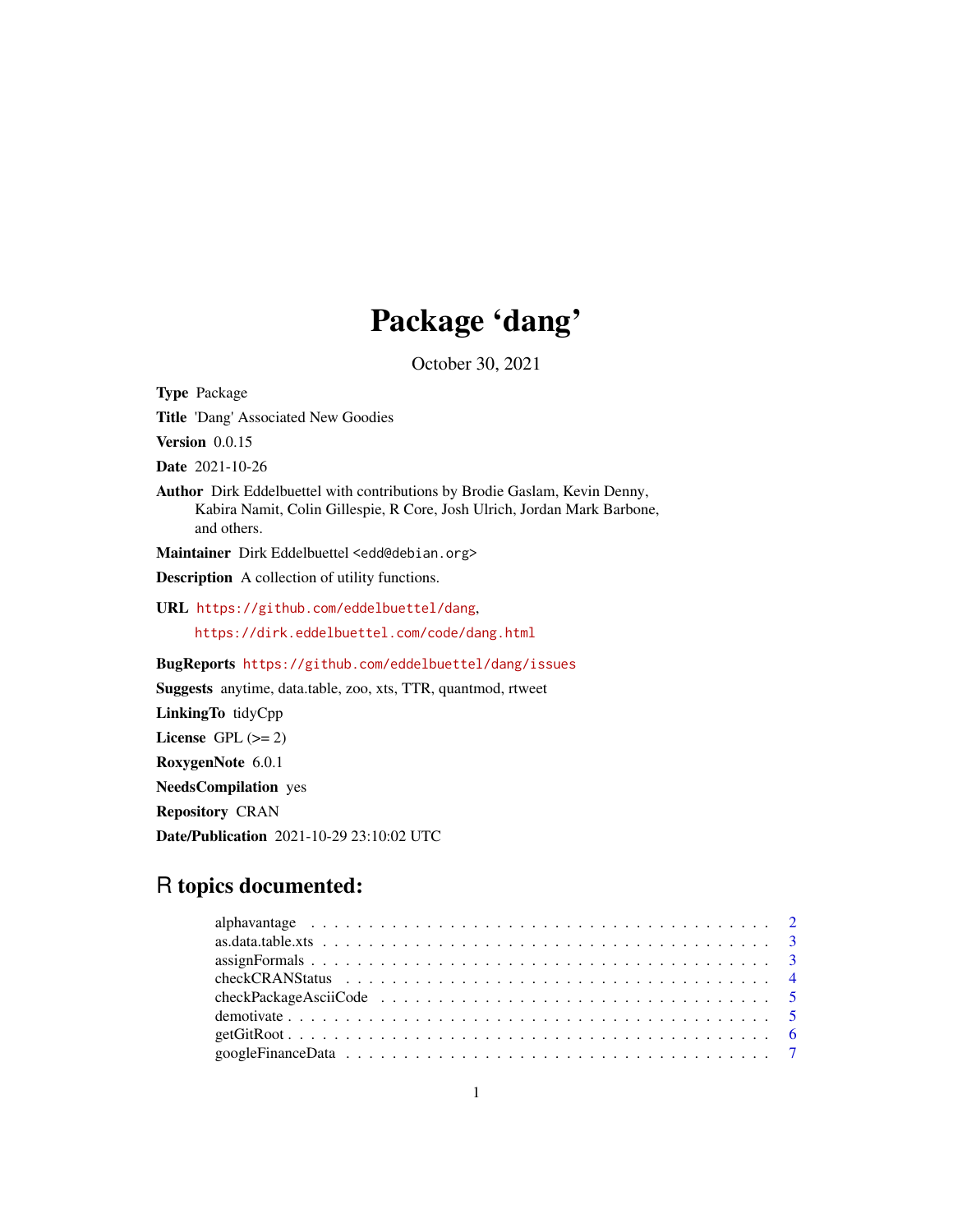# <span id="page-1-0"></span>2 alphavantage

| Index | 18 |
|-------|----|
|       |    |
|       |    |
|       |    |
|       |    |
|       |    |
|       |    |
|       |    |
|       |    |
|       |    |
|       |    |
|       |    |
|       |    |

| alphavantage |  |  |  |
|--------------|--|--|--|
|              |  |  |  |

alphavantage *Retrieve real-time data from AlphaVantage*

# Description

Fetch a real-time market data series from AlphaVantage

# Usage

```
alphavantage(sym)
```
# Arguments

sym Character value for the ticker

# Details

Several optional parameters could be set, but are not currently.

# Value

A data.table object

# Author(s)

Dirk Eddelbuettel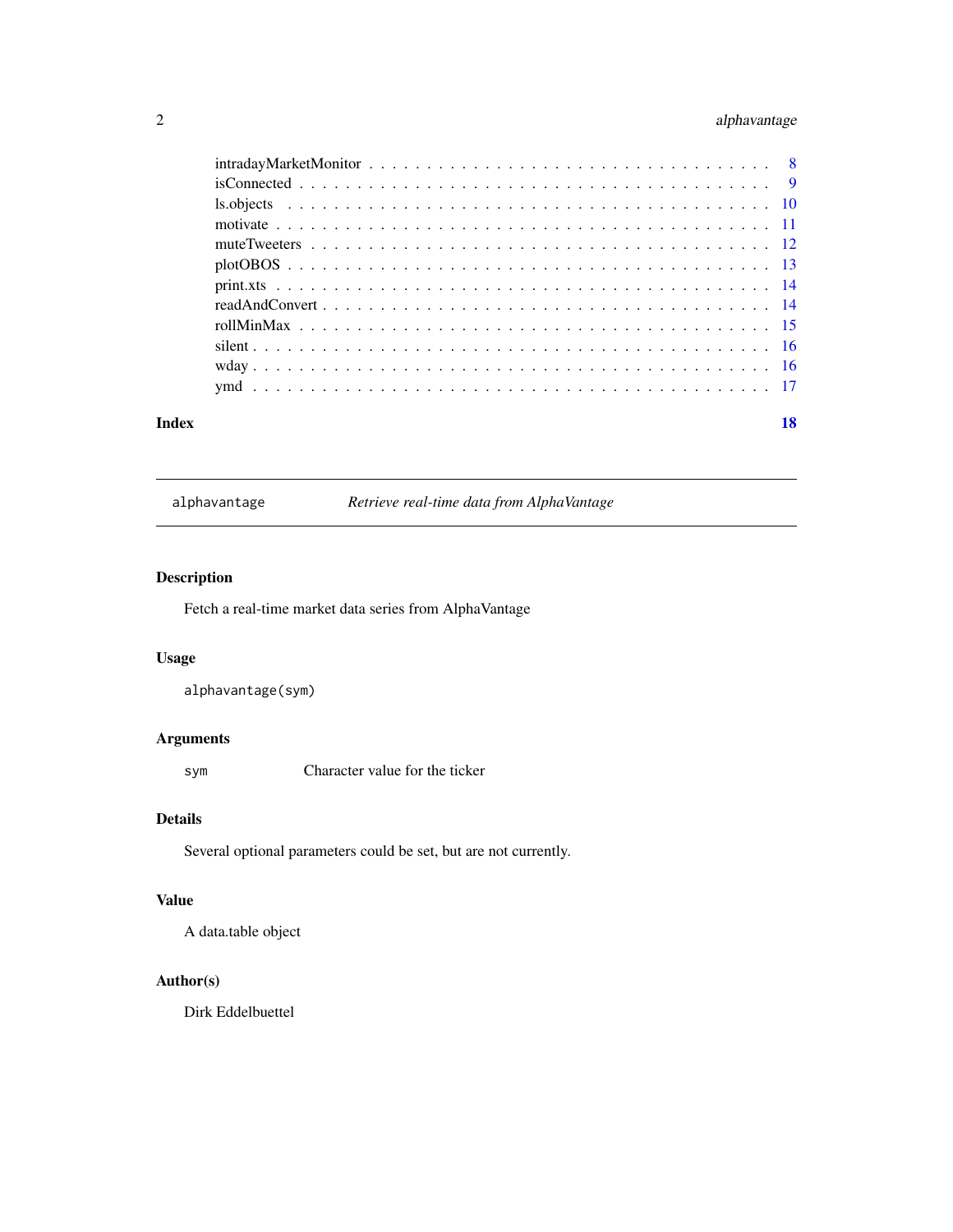<span id="page-2-0"></span>as.data.table.xts *Convert an xts object into a data.table*

# Description

Convert an xts object into a data.table

#### Usage

```
## S3 method for class 'xts'
as.data.table(x)
as.data.table(x)
## Default S3 method:
as.data.table(x, ...)
```
#### Arguments

| x | An xts object                            |
|---|------------------------------------------|
| . | Catch-all arguments passed on to methods |

#### Details

This is still experimental. Note that all four *added* columns are keys to the data.table object, and that setNumericRounding(0) is executed too,

#### Value

A data.table object with new columns date, time, micros, pt providing, respectively the data as IDate, time as ITime, microseconds (rounded) and numeric POSIXct.

# Author(s)

Dirk Eddelbuettel

assignFormals *Assign formal arguments from function*

# Description

Debugging helper to assign formals from function

#### Usage

assignFormals(f, env = .GlobalEnv)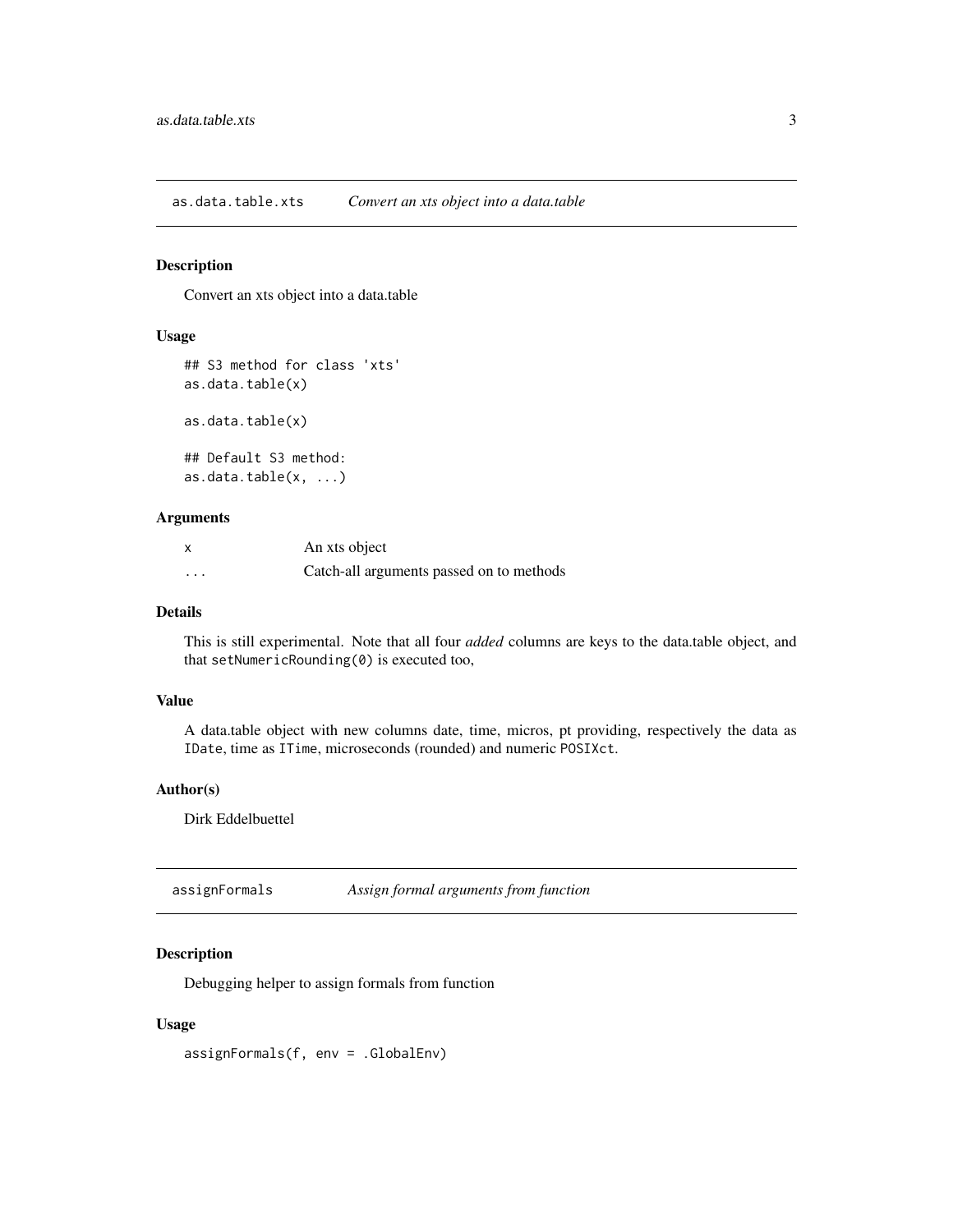#### <span id="page-3-0"></span>Arguments

|     | A function                                                              |
|-----|-------------------------------------------------------------------------|
| env | An environment to assign the values to, defaults to global environment, |

# Details

(Beta) Attempt get default values from a given function, extracting its arguments and assigning which should help in debugging via browser() and other helper functions.

# Value

Nothing, but a side effect of assignment in global environment

#### Author(s)

Dirk Eddelbuettel

checkCRANStatus *Maintainer Status at CRAN*

#### Description

Report Maintainer Status at CRAN

#### Usage

```
checkCRANStatus(email, cache, cache.life = 24 \times 3600)
```
#### Arguments

| email      | A character variable with the maintainer email                                                                                 |
|------------|--------------------------------------------------------------------------------------------------------------------------------|
| cache      | A character variable with an optional cache file, default value is to use a file<br>inside the per-session temporary directory |
| cache.life | A numeric timeout, defaults to one day                                                                                         |

# Details

This function retrieves the maintainer status (given an email) at CRAN. Values are optionally cached; the default cache location is inside the per-session temporary directory as R should not write elsewhere.

#### Value

Nothing, the sideffect of the display is the main effect

#### Author(s)

Brodie Gaslam (with minor modifications by Dirk Eddelbuettel)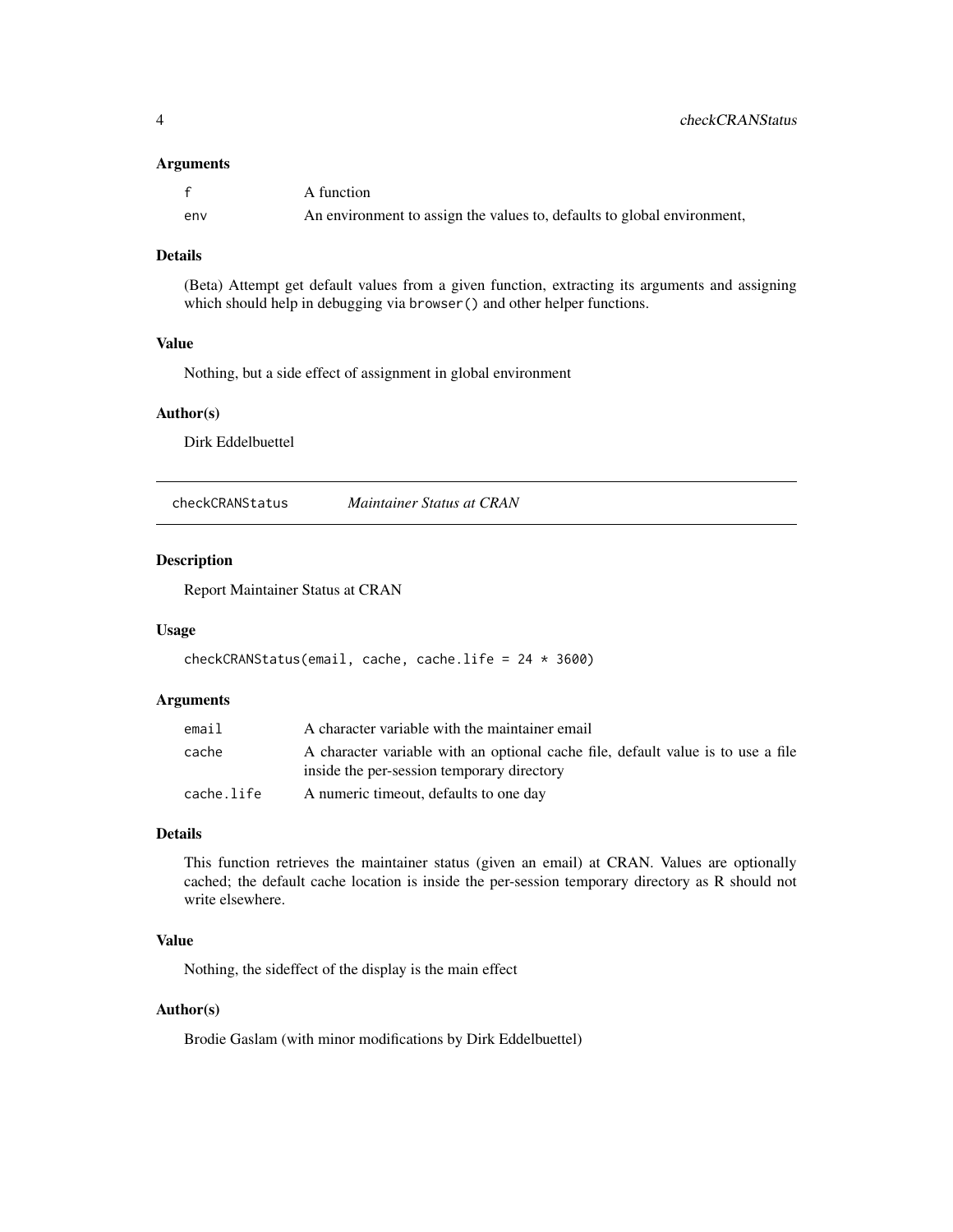<span id="page-4-0"></span>checkPackageAsciiCode *checkPackageAsciiCode*

# Description

Check a package directory for non-ASCII characters in source files.

# Usage

```
checkPackageAsciiCode(dir, respect_quotes = FALSE)
```
# Arguments

dir Character variable with path to directory to be checked respect\_quotes Logical variable whether quotes need to be checked

# Details

The function is a renamed and slightly edited copy of the base R function .check\_package\_ASCII\_code. It uses an unexported C function, also included, from base R, called as \_check\_nonASCII.

#### Value

A vector of things that are wrong per this function, also displayed on standard output

# Author(s)

Dirk Eddelbuettel for this version, R Core for the underlying code

# Examples

```
## Not run:
checkPackageAsciiCode(".", FALSE)
```
## End(Not run)

demotivate *Display a demotivating quote*

#### Description

Display a demotivating quote to remind the users of the harsh reality econometric and statistical practice.

#### Usage

 $demotivate(x, width = NULL)$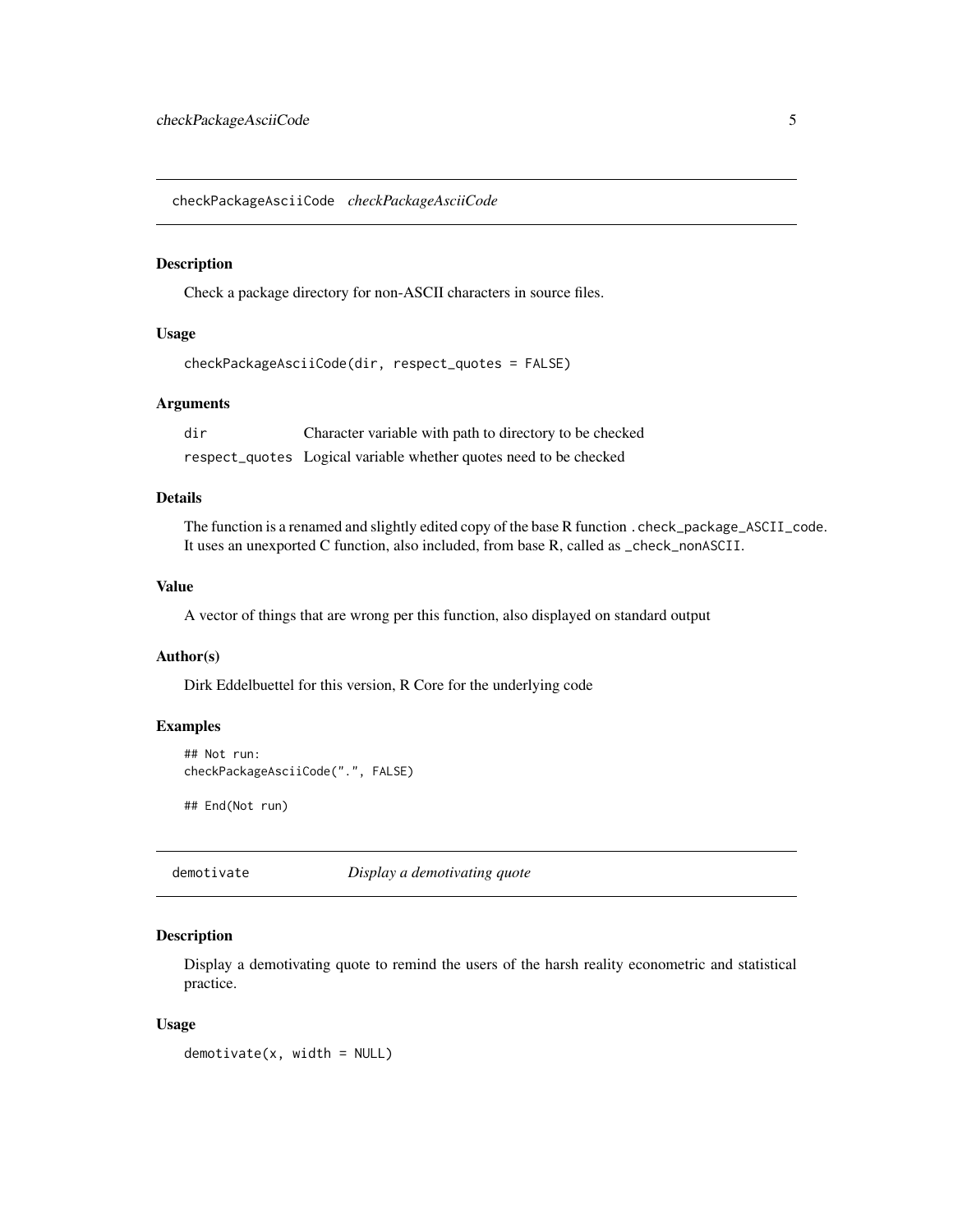#### <span id="page-5-0"></span>**Arguments**

|       | A index value chosen to select a quote; if not given a quote is chosen randomly. |
|-------|----------------------------------------------------------------------------------|
| width | The desired display width.                                                       |

# Details

This function is a port of demotivate command for 'Stata' from the ado file at [http://fmwww.bc.](http://fmwww.bc.edu/repec/bocode/d/demotivate.ado) [edu/repec/bocode/d/demotivate.ado](http://fmwww.bc.edu/repec/bocode/d/demotivate.ado).

# Value

The formatted is returned invisibly.

#### Author(s)

Dirk Eddelbuettel for this function, and Kevin Denny for the 'Stata' original.

#### See Also

<https://ideas.repec.org/c/boc/bocode/s458576.html>

# Examples

demotivate()

getGitRoot *Are we in a* git *repository?*

#### Description

The getGitRoot() function recursively ascends the filesystem tree from the given directory until it either finds a directory .git, or the top-level directory to abort the search. The root directory of the git repository is returned, with an exmpty string in the case of no repository. The inGit() function turns this into boolean predicate returning either TRUE or FALSE.

#### Usage

getGitRoot(cwd = getwd())

 $inGit(cwd = getwd())$ 

#### Arguments

cwd The start directory, default to the current working directory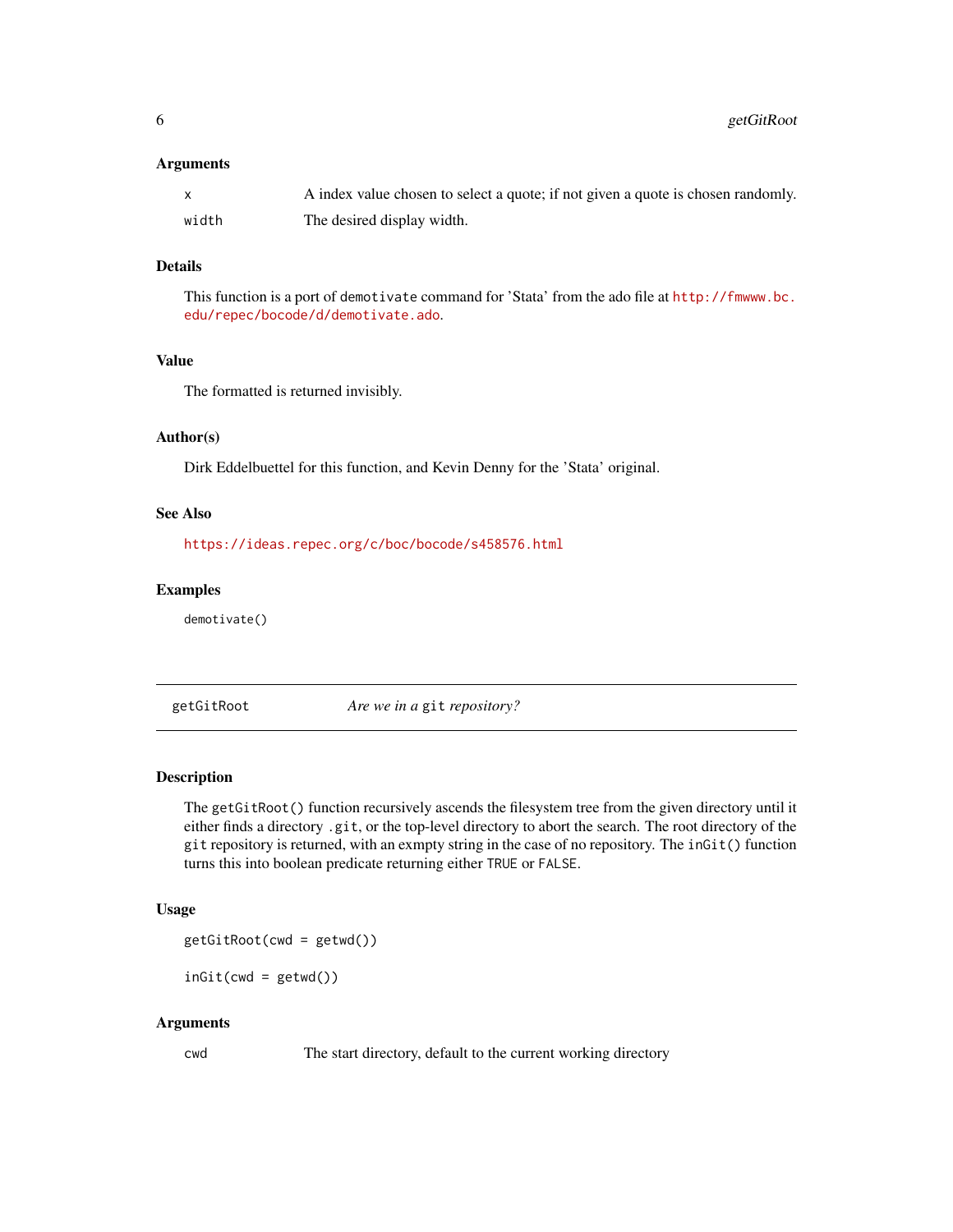# <span id="page-6-0"></span>googleFinanceData 7

# Value

For getGitRoot(), the path of the directory containing the .git directory, ie the project root directory, or an empty string in case the search started outside a git directory. The inGit() function returns a boolean as to whether a git repository was found or not.

# Author(s)

Dirk Eddelbuettel

#### Examples

inGit()

googleFinanceData *Historical Price Data Download from Google Finance*

#### Description

Download historical time series from Google Finance

# Usage

```
googleFinanceData(sym, current = TRUE, sy = 2005, sm = 1, sd = 1, ey,
 em, ed)
```
# Arguments

| sym       | A character string for a (tradeable) symbol                               |
|-----------|---------------------------------------------------------------------------|
| current   | A logical switch to indicate whether the current time is the endtime      |
| <b>SV</b> | An integer value for the start year, default is 2005                      |
| sm        | An integer value for the start month, default is 1                        |
| sd        | An integer value for the start date, default is 1                         |
| ey        | An optional integer value for the end year, required if current is false  |
| em        | An optional integer value for the end month, required if current is false |
| ed        | An optional integer value for the end day, required if current is false   |

#### Details

The function uses an (unofficial) older CGI-style interface at Google to download historical data.

#### Value

A data.table object with a key on date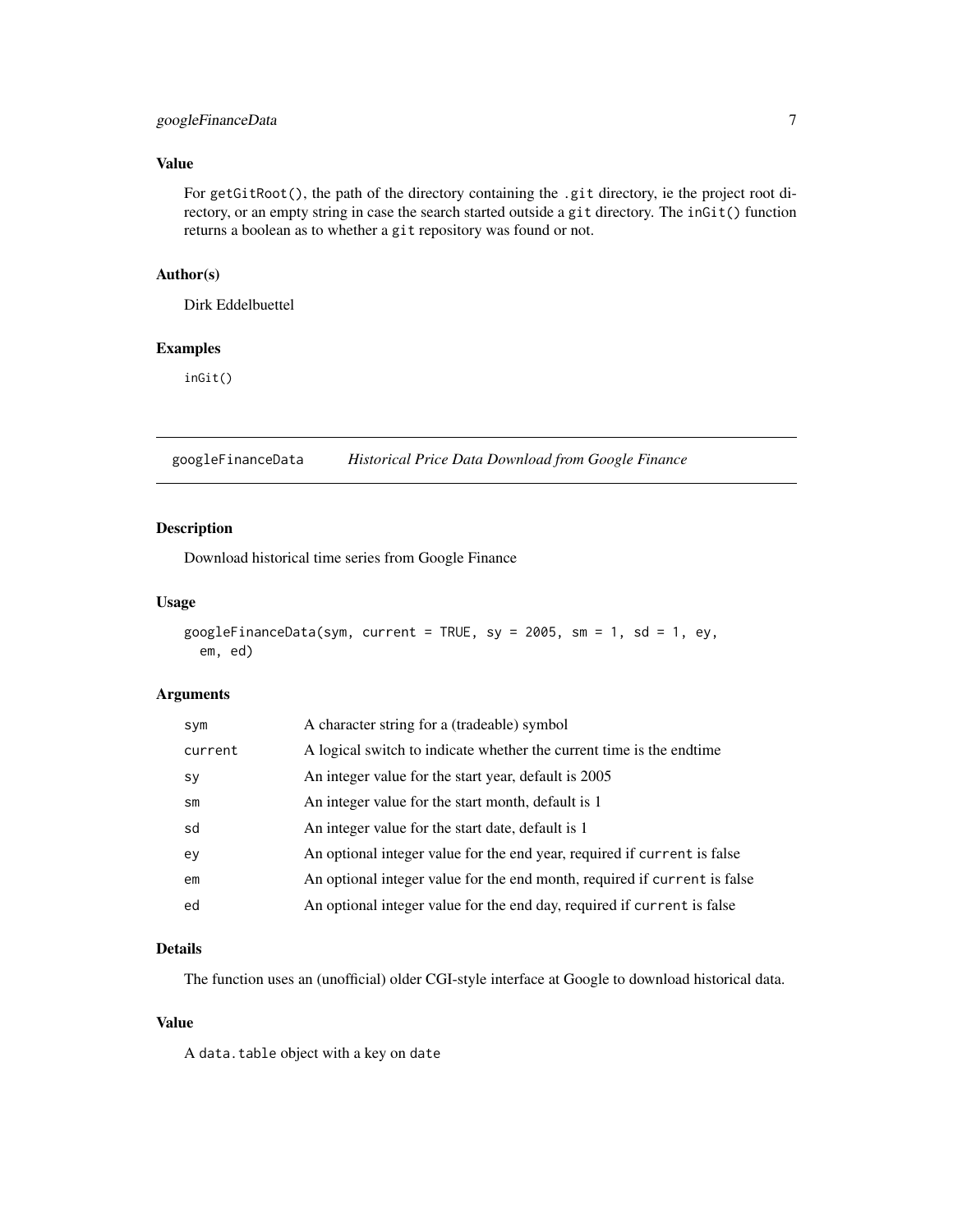#### <span id="page-7-0"></span>Author(s)

Dirk Eddelbuettel

# See Also

The post at <https://chrisconlan.com/download-historical-stock-data-google-r-python/> provided the initial starting point

intradayMarketMonitor *Intra-day market monitor*

#### Description

Intra-day Market Monitor for Security Prices

### Usage

```
intradayMarketMonitor(symbol = "^GSPC", defaultTZ = "America/Chicago")
```
#### Arguments

| symbol    | A character variable with symbol understood by getQuote from package quant-<br><b>mod.</b> default value is " <sup>^</sup> GSPC". |
|-----------|-----------------------------------------------------------------------------------------------------------------------------------|
| defaultTZ | A character variable with the (local) timezone used for displaying the data, de-<br>fault value is "America/Chicagp".             |

# Details

This function periodically queries a public data source for a current price of given symbol and updates an intra-daily chart for that security. A working example is symbol "^GSPC" for the S&P500 index which can be obtained in real-time during (New York) trading hours. Other symbols may work.

An alternate version offering 24-hour coverage, for example for futures on Globex, is being prepared.

The function could be further generalized in numerous way and should be considered 'alpha'. Current default values are a 15 second sleep, and fixed cut-off times for market open/close states corresponding to NYSE hours. The data history is reset to the two most recent days at the close, amd the data is snapshot to file (with the filename derived from the symbol, and the path given by tools::R\_user\_dir). These parameters might become configuration parameters in the future.

# Value

Nothing is returned, but a display of the current price and the recent history is updated, and the loops loops 'forever'.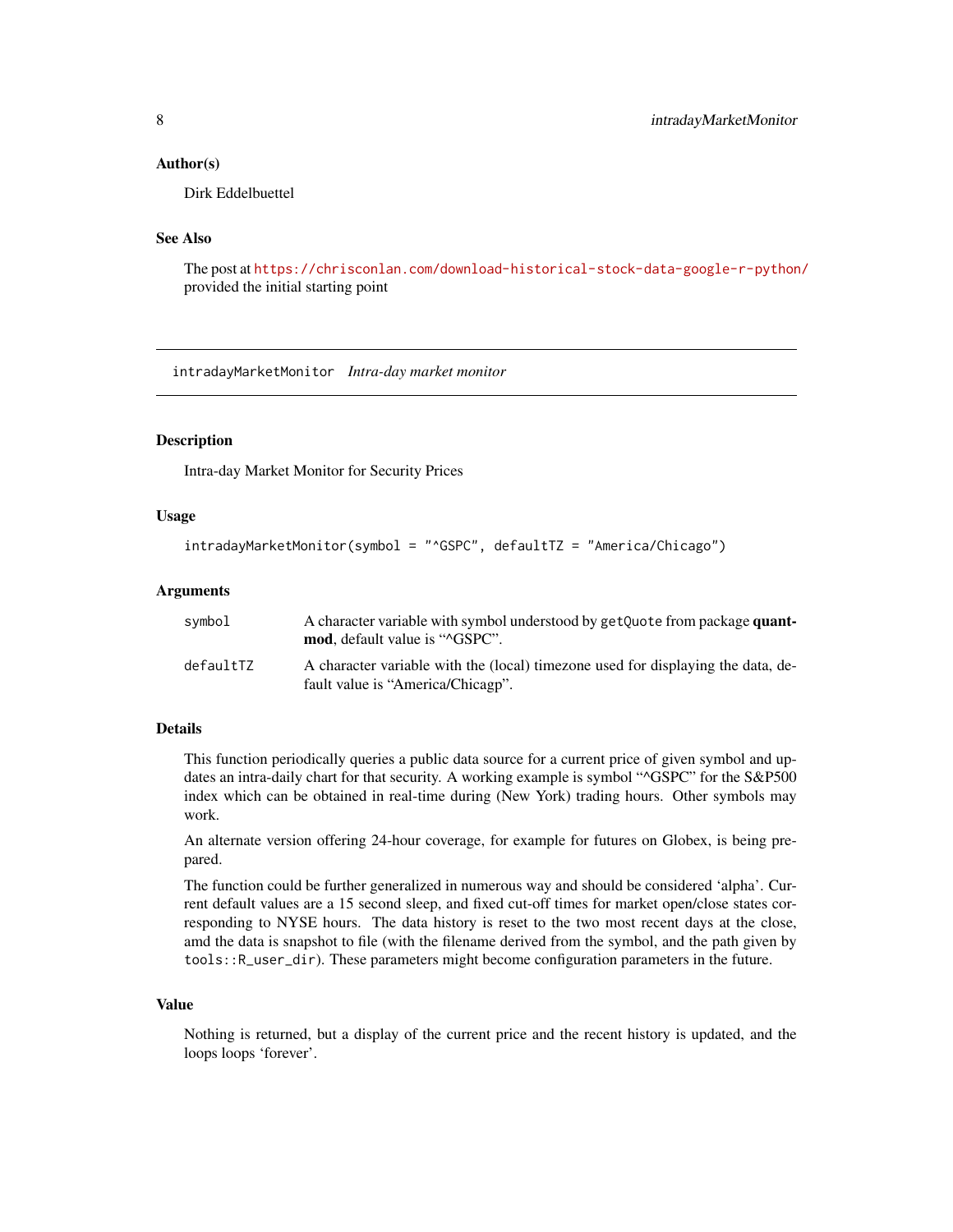#### <span id="page-8-0"></span>isConnected 9

#### Author(s)

Dirk Eddelbuettel extending and refactoring the original code by Josh Ulrich

# See Also

<https://gist.github.com/joshuaulrich/ee11ef67b1461df399b84efd3c8f9f67#file-intraday-sp500-r>

# Examples

```
if (requireNamespace("quantmod", quietly)) { # only suggested packages used
  suppressMessages({library(xts);library(quantmod)}) # dampen noise, add dang as needed
  intradayMarketMonitor()
}
```
isConnected *Is the current session (networked) and connected?*

#### Description

Function to (heuristically) test for a network connection by attempting to connect to a given website.

#### Usage

```
isConnected(site = "https://www.google.com")
```
#### Arguments

site Character variable with site to try to connect to, defauls to http://www.google.com

#### Details

The main page of Google is used as a proxy for overall network connectivity as Google is generally 'network-close' and the page is relatively small. If a network is unavailable this fails generally already on domain name service resolution. Special thanks to Barry and Brodie for a very helpful discussion re-discovering this function.

# Value

A boolean value indicating networking status

#### Author(s)

Dirk Eddelbuettel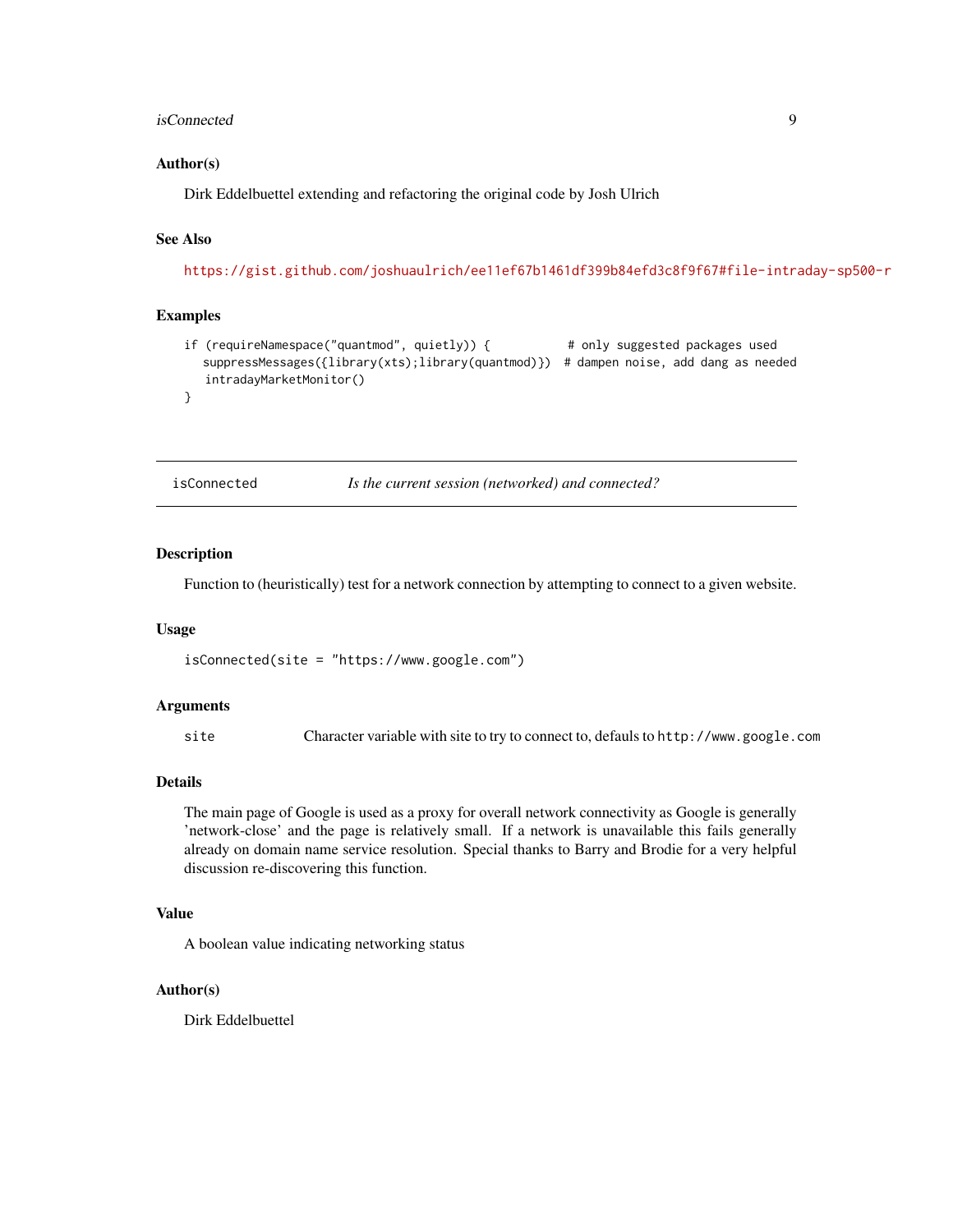<span id="page-9-0"></span>

List object and memory used by these objects

# Usage

```
ls.objects(pos = 1, pattern, order.by, decreasing = FALSE, head = FALSE,
 n = 5
```
 $lsos(..., n = 10)$ 

showMemoryUse(sort = "size", decreasing = FALSE, limit)

#### Arguments

| pos        | Position in search path, defaults to 1                  |
|------------|---------------------------------------------------------|
| pattern    | Pattern argument pass on to 1s                          |
| order.by   | Optional sort order column                              |
| decreasing | Optional switch for decreasing or increasing sort order |
| head       | Optional switch to show head $(\ldots, n)$              |
| n          | Number of elements to show, default to 5                |
|            | Passed through from 1sos to 1s. objects                 |
| sort       | Sort columns, defauls to 'size'                         |
| limit      | Optional cap on displayed number of items               |

# Details

These helper functions have evolved over the years; some were also posted on StackOverflow in response to https://stackoverflow.com/questions/1358003/tricks-to-manage-the-available-memory-in-an-r-s

#### Value

The displayed data.frame is returned to, the main purpose effect however is the displayed information

#### Author(s)

Dirk Eddelbuettel, based on and extending code in mailing list posts by Petr Pikal and David Hinds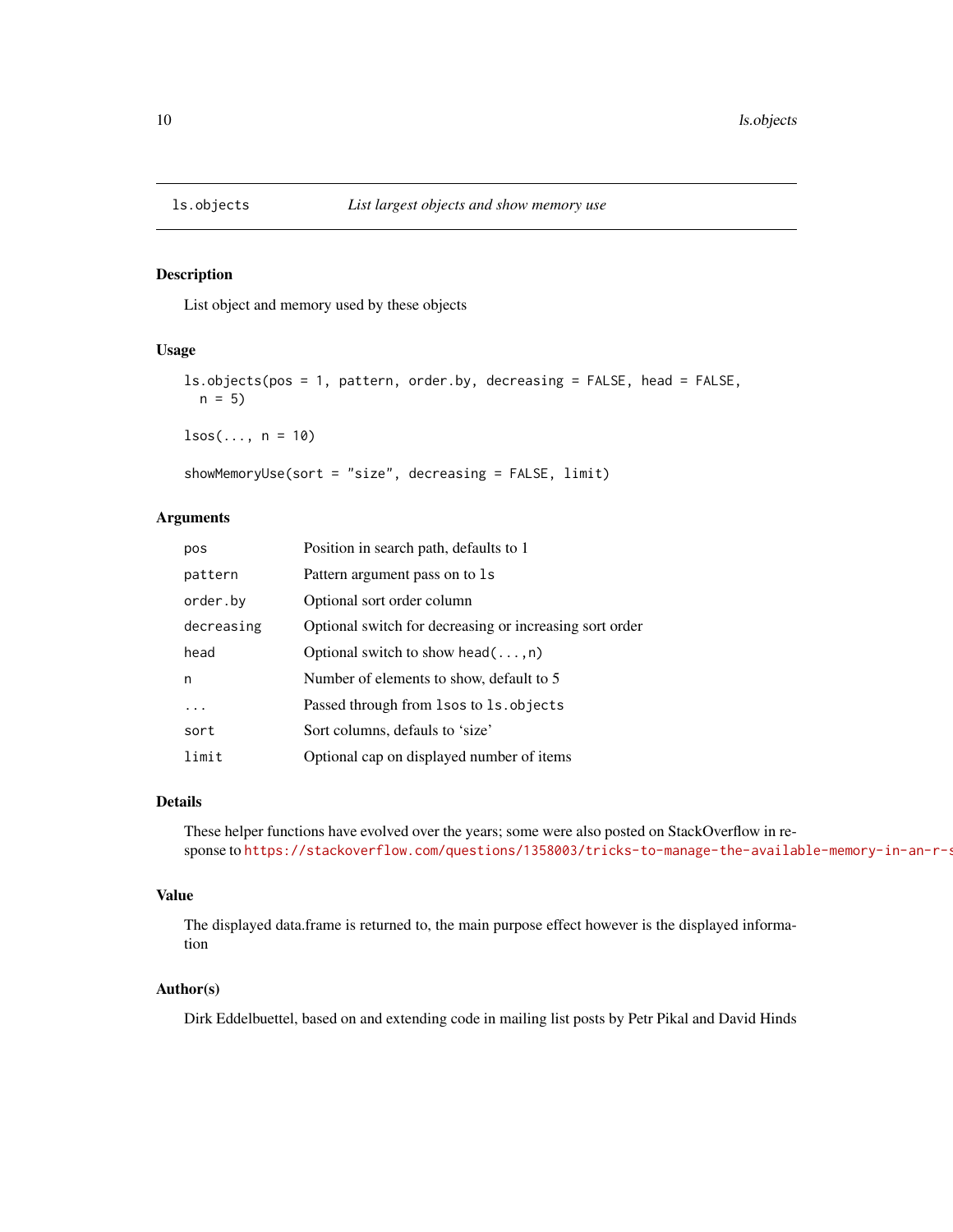<span id="page-10-0"></span>

Display a motivating quote for users.

# Usage

motivate(x, width = NULL)

# Arguments

|       | A index value chosen to select a quote; if not given a quote is chosen randomly. |
|-------|----------------------------------------------------------------------------------|
| width | The desired display width.                                                       |

# Details

This function is a port of motivate command for 'Stata' from the ado file at [http://fmwww.bc.](http://fmwww.bc.edu/repec/bocode/m/motivate.ado) [edu/repec/bocode/m/motivate.ado](http://fmwww.bc.edu/repec/bocode/m/motivate.ado)

# Value

The formatted is returned invisibly.

# Author(s)

Dirk Eddelbuettel for this function, and Kabira Namit for the 'Stata' original.

#### See Also

<https://ideas.repec.org/c/boc/bocode/s458565.html>

# Examples

motivate()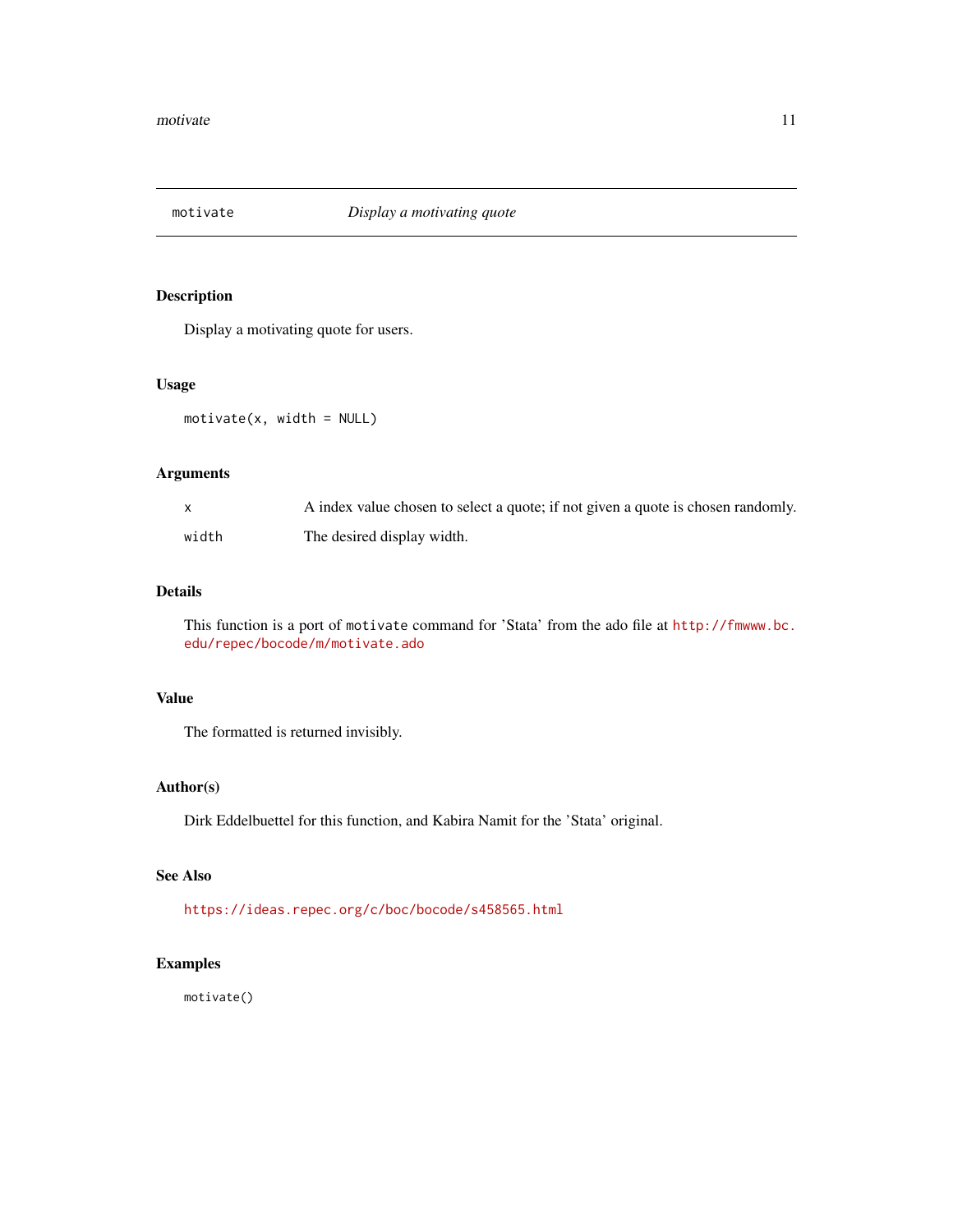<span id="page-11-0"></span>

Mutes Twitter accounts using for than 'ncrit' hashtags among 'N' tweets in search of along with of 'term'.

# Usage

```
muteTweeters(term = "#rstats", N = 1000, ncrit = 10)
```
# Arguments

| term  | A character variable to search for, defaults to '#rstats'                |
|-------|--------------------------------------------------------------------------|
| N     | An number of tweets to fetch, defaults to 1000                           |
| ncrit | A number of hashtags after which use is deemed excessive, defaults to 10 |

# Details

This is a modified version of the code in a wonderful tweet by Colin Gillespie (csgillespie) on 2020-August-26. It requires the rtweet and data.table packages.

# Value

NULL, invisibly, but the function is invoked for the side effect of calling post\_mute.

#### Author(s)

Dirk Eddelbuettel

#### Examples

```
## Not run:
## mute users with more than 10 hashtags among
## the 1000 most recent #rstats tweets
muteTweeters("#rstats", 1000, 10)
```
## End(Not run)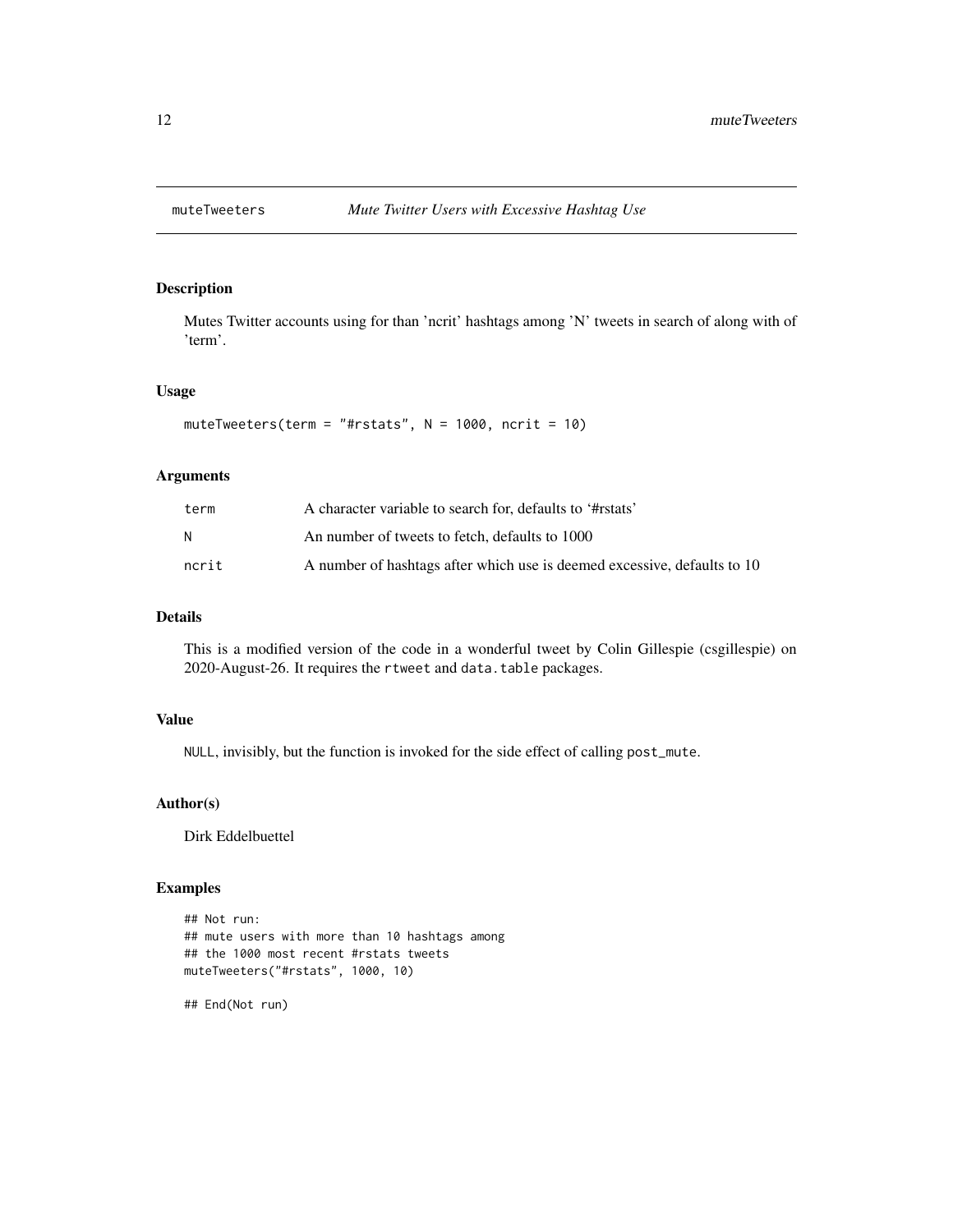<span id="page-12-0"></span>

Compute and display overbought and oversold regions

#### Usage

```
plotOBOS(symbol, n = 50, type = c("sma", "ema", "zlema", "hma"),
 years = 1, blue = TRUE, current = TRUE, title = symbol,
  ticks = TRUE, axes = TRUE)
```
# Arguments

| symbol  | A (required) character string for stock symbol, or alternatively a xts or zoo<br>object with data                         |
|---------|---------------------------------------------------------------------------------------------------------------------------|
| n       | An optional integer for the moving average length, defaults to 50                                                         |
| type    | An optional character string for the type of moving average; currently supported<br>are 'SMA', 'EMA', 'ZLEMA', and 'HMA'. |
| years   | An optional numeric or integer value for the number of years of data to display,<br>defaults to one                       |
| blue    | An optional boolean determining whether blue or gray tones are used, defaults<br>to true implying blue tones              |
| current | An optional boolean determining whether the current date is the end date                                                  |
| title   | An optional character string for the plot title, defaults to the symbol                                                   |
| ticks   | An optional boolean indicating whether ticks are plotted, passed on to plot.xts,<br>defaults to true                      |
| axes    | An optional boolean indicating whether axes are plotted, passed on to plot.xts,<br>defaults to true                       |

# Details

This function computes a smoothed version of the price using a moving average (with one of several possible methods) as well as a standard deviation band, and displays one and two standard deviations around the smoothed price.

# Value

NULL as the function is invoked for the side effect of the plot

# Author(s)

Dirk Eddelbuettel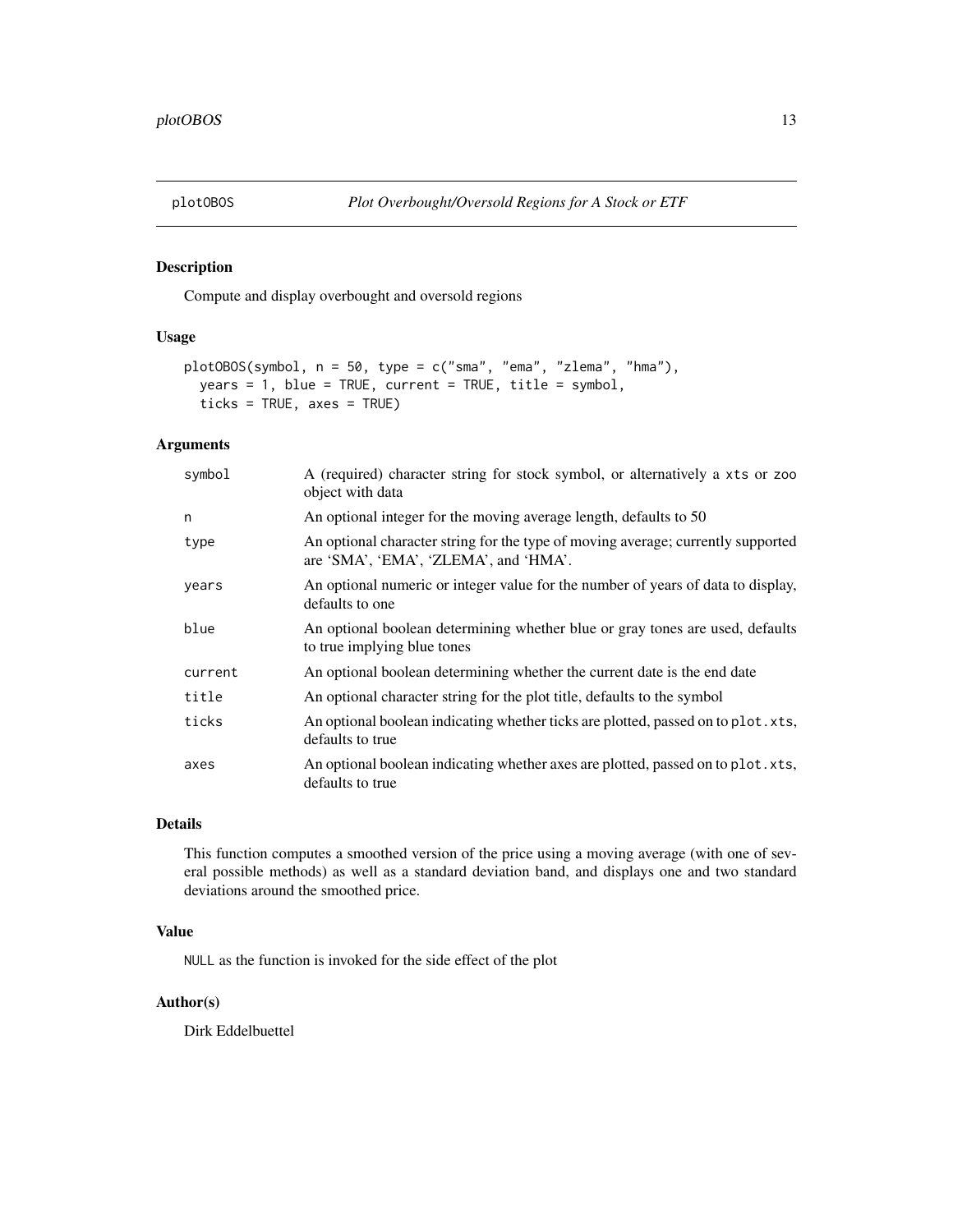<span id="page-13-0"></span>

Print helper function for xts objects.

# Usage

## S3 method for class 'xts'  $print(x, ..., n = 10)$ 

# Arguments

| x       | An xts objects                                          |
|---------|---------------------------------------------------------|
| $\cdot$ | Ignored, but needed for consistency with print generic. |
| n       | The default number of lines to display, default is 10.  |

# Value

The return from print

# Author(s)

Dirk Eddelbuettel

readAndConvert *readAndConvert*

# Description

Read a file in a different encoding and return it as UTF-8 using iconv

# Usage

```
readAndConvert(filename, encoding = "")
```
# Arguments

| filename | Character variable with path a file with text in encoding                                                                 |
|----------|---------------------------------------------------------------------------------------------------------------------------|
| encoding | Optional character variable with the encoding, if unset via the default empty<br>string value no conversion is attempted. |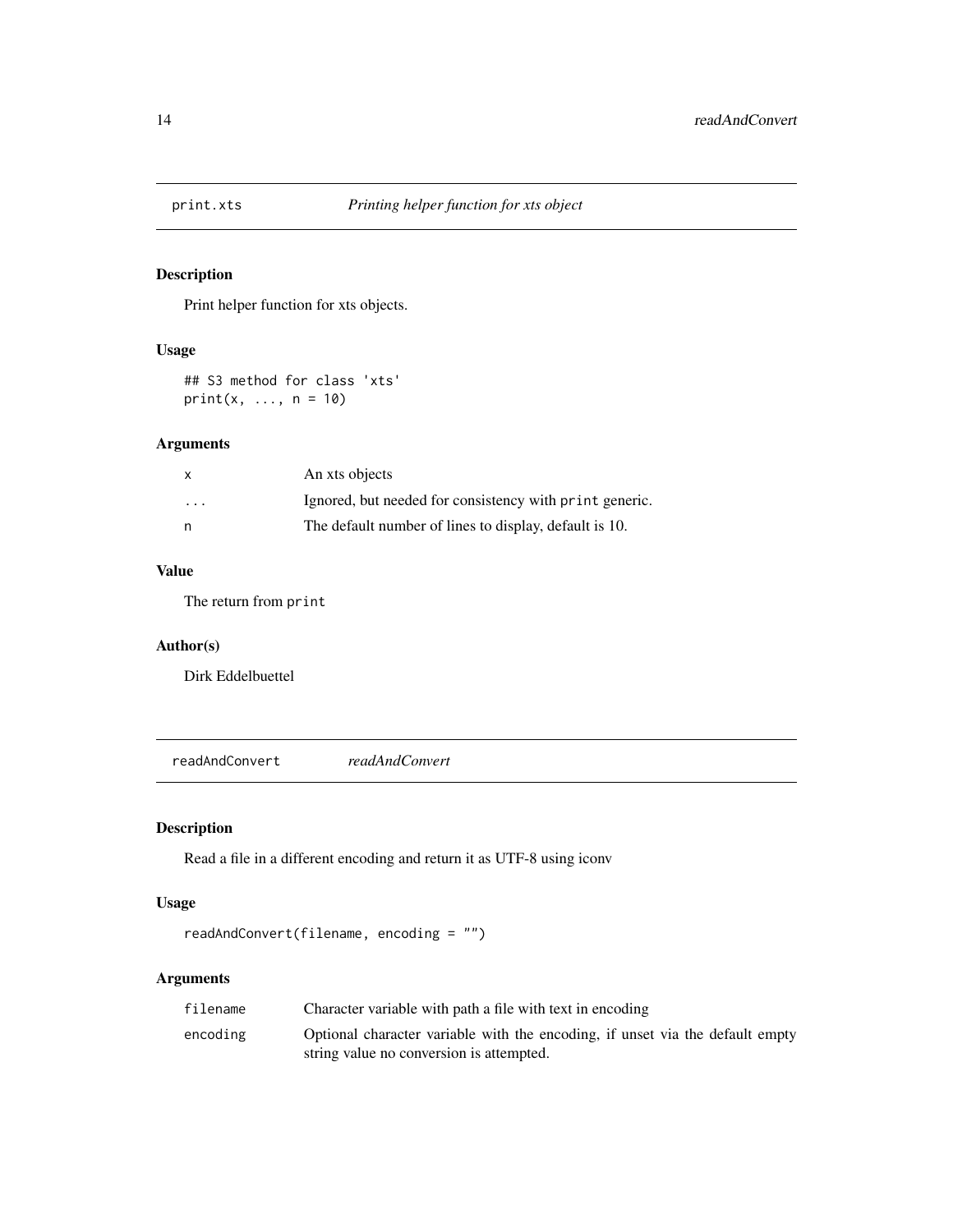#### <span id="page-14-0"></span>rollMinMax 15

# Details

The function is an adapted version of the one in the Rcpp Gallery post at [https://gallery.rcpp.](https://gallery.rcpp.org/articles/iconv-via-r-header/) [org/articles/iconv-via-r-header/](https://gallery.rcpp.org/articles/iconv-via-r-header/) which is itself based on [https://fishandwhistle.net/](https://fishandwhistle.net/post/2021/using-rs-cross-platform-iconv-wrapper-from-cpp11/) [post/2021/using-rs-cross-platform-iconv-wrapper-from-cpp11/](https://fishandwhistle.net/post/2021/using-rs-cross-platform-iconv-wrapper-from-cpp11/). It is however worth pointing out that 'iconv' results have been seen to vary across operating systems. While it is *portable* it does not guarantee identical outcomes across implementations: results on Windows have different from those on Unix OSs.

#### Value

A character variable with converted file content.

rollMinMax *Rolling Minimum or Maximum over a Fixed Window*

#### Description

This implementation is minimal without error checking, or NA handling. It is taken from the ichimoku package which had several more complicated variants, and is reused here with just tidy-Cpp.

#### Usage

rollMinMax(x, window, min = TRUE)

#### Arguments

| X      | A numeric vector.                                       |
|--------|---------------------------------------------------------|
| window | An interger with the size of the rolling window.        |
| min    | A logical which, if true, selects minimum, else maximum |

# Details

The **ichimoku** variant is by Charlie Gao and credits Andrew Uhl for the initial implementation.

#### Value

A vector of the same length as 'x' with elements 1 to (length(window) - 1) containing NAs.

#### Author(s)

Dirk Eddelbuettel for this version, R Core for the underlying code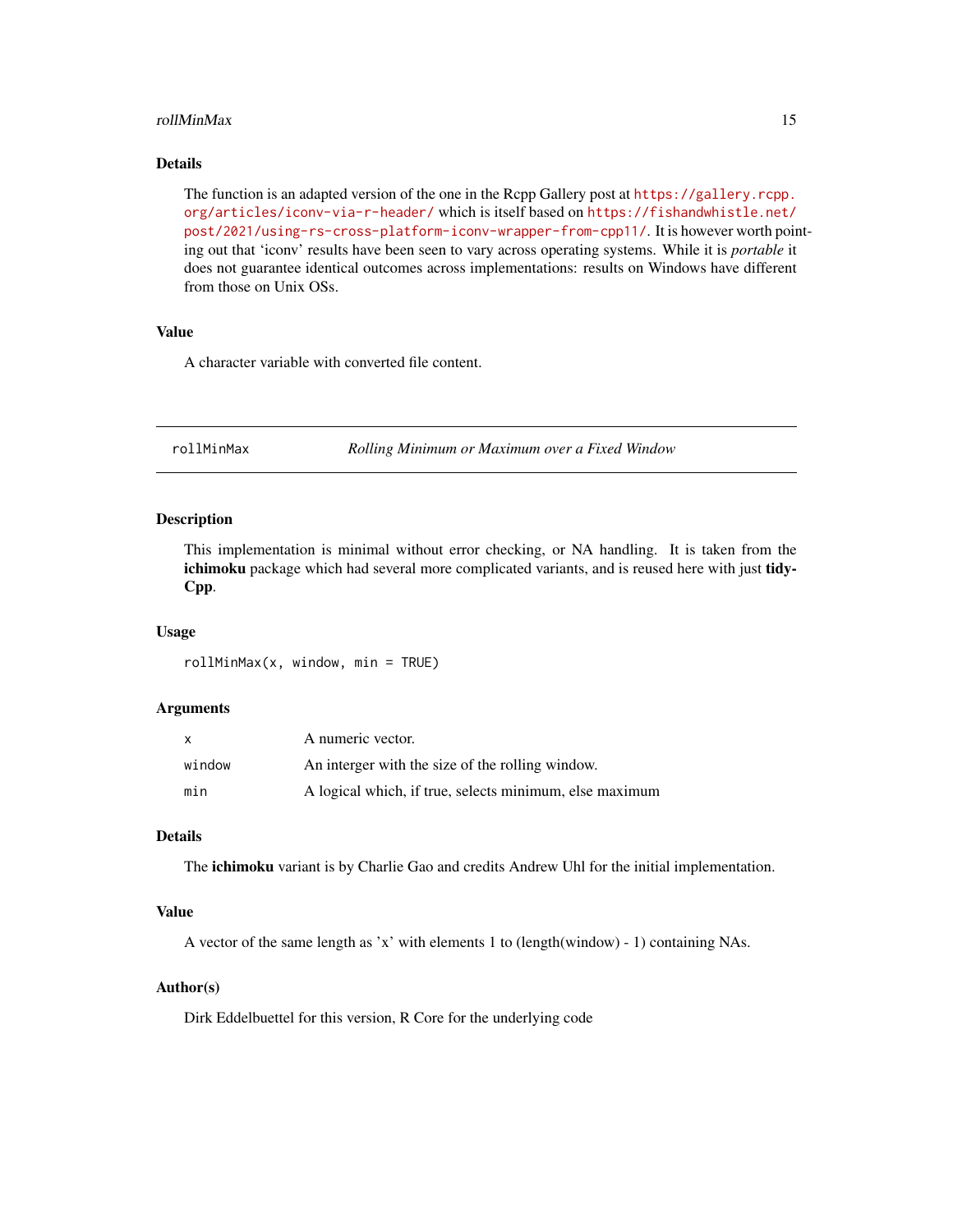<span id="page-15-0"></span>

Silently attach a library to the search path.

### Usage

silent(...)

# Arguments

... **Passed though** 

#### Details

This function wraps suppressMessages around the call to library

# Value

Nothing, but the desired library is attached

# Author(s)

Dirk Eddelbuettel

wday *wday*

# Description

Return the day of the week as an integer

# Usage

wday(date = Sys.Date())

#### Arguments

date A Date object, with the current date as the default

# Details

This function simply wraps around the as. POSIX1t function and returns its wday field.

# Value

A integer with the weekday component of the date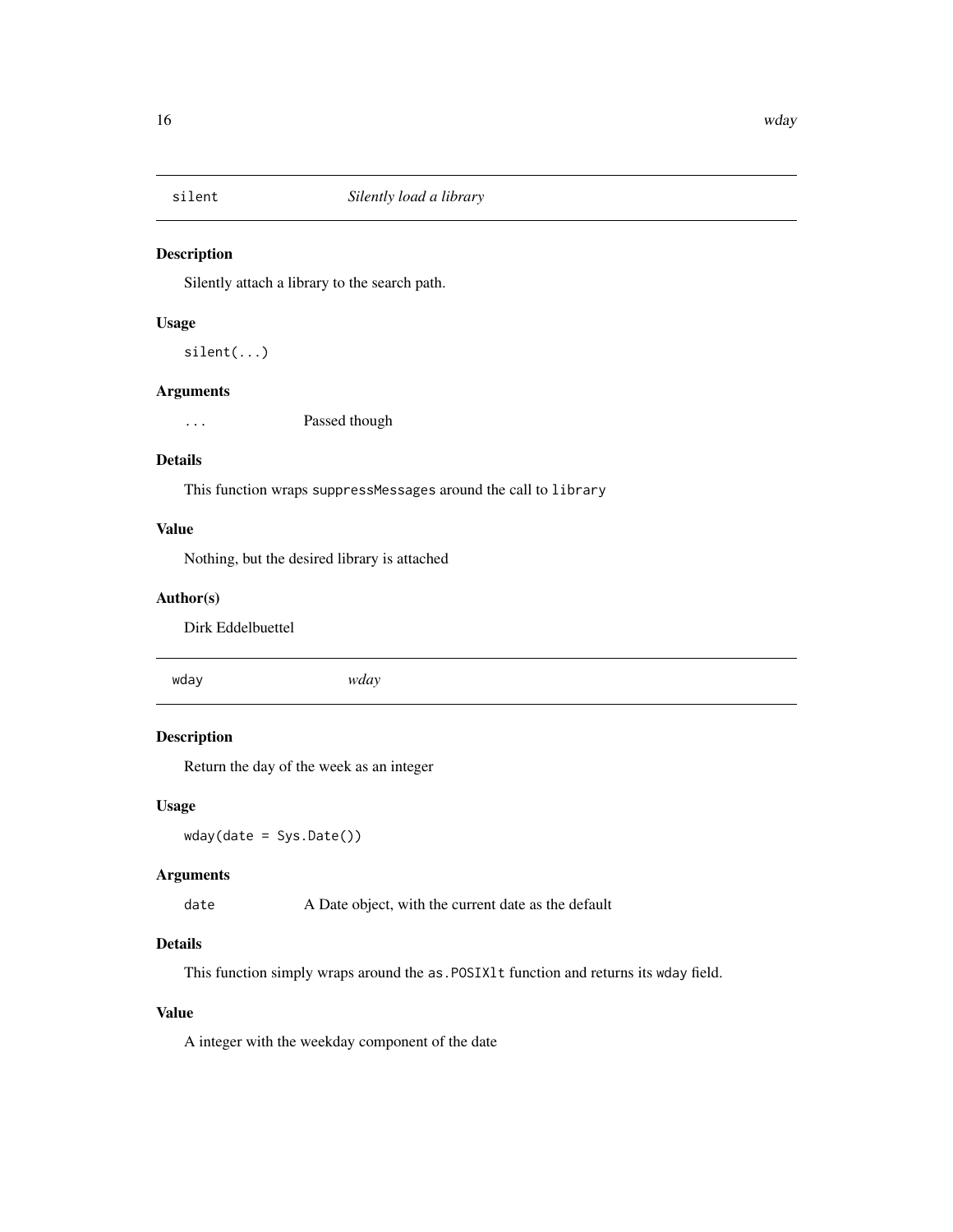<span id="page-16-0"></span>

Format a Date(time) object as ymd

# Usage

ymd(pt)

# Arguments

pt A POSIXt Datetime or a Date object

### Value

A character object formatted as 'YYYYMMDD'

# Author(s)

Dirk Eddelbuettel

# Examples

```
if (requireNamespace("anytime", quietly=TRUE)) {
  ymd(anytime::anytime("2016-09-01 10:11:12.123456"))
  ymd(anytime::anydate("2016-Sep-01"))
}
```